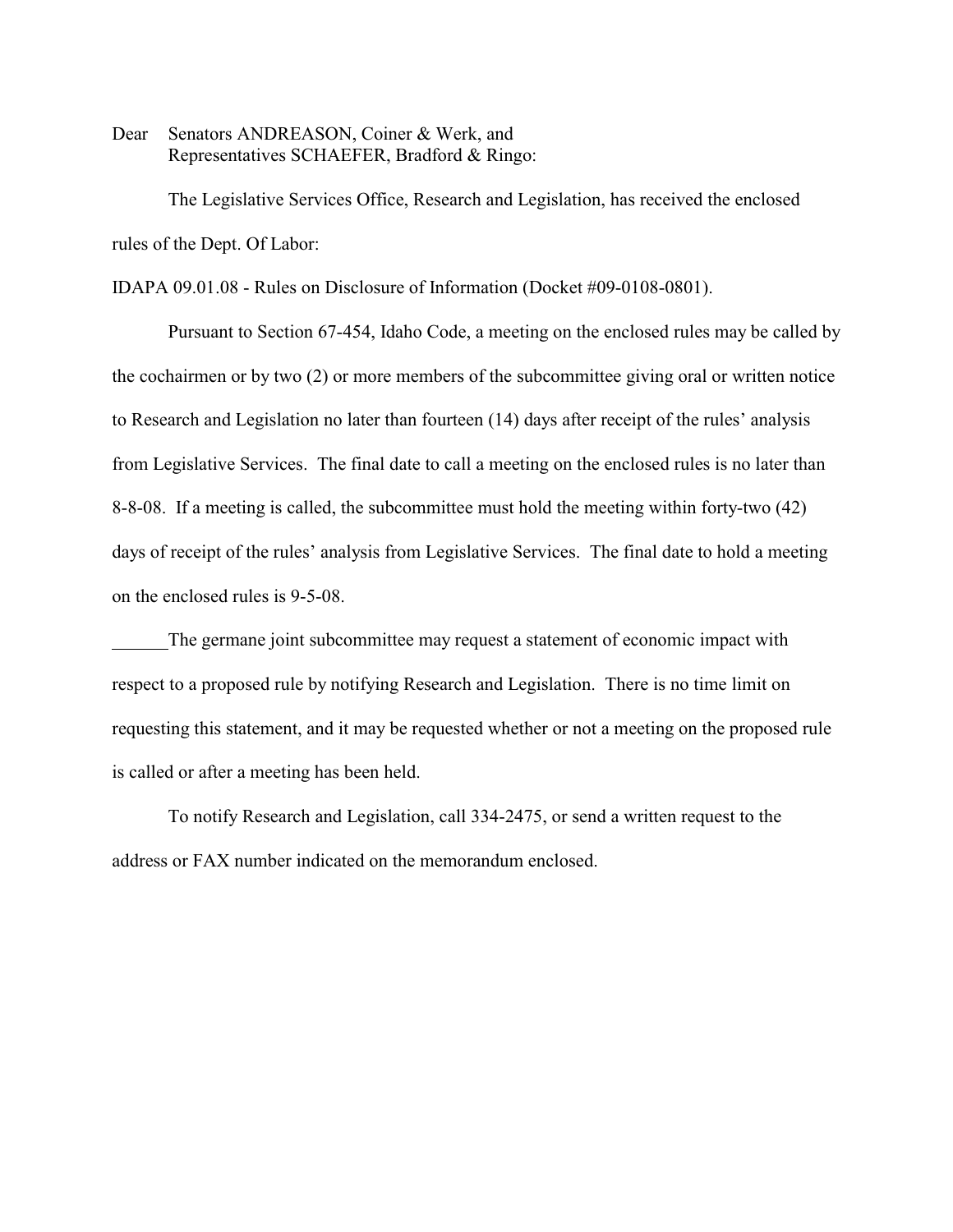## **MEMORANDUM**

- TO: Subcommittees for Administrative Rules Review of the Senate Commerce and Human Resources Committee and the House Commerce and Human Resources Committee
- FROM: Eric Milstead, Principal Research Analyst
- DATE: July 22, 2008

SUBJECT: Idaho Department of Labor - IDAPA 09.01.08 (Docket No. 09-0108-0801)

The Idaho Department of Labor has submitted notice of temporary and proposed rulemaking at IDAPA 09.01.08 - Rules on Disclosure of Information. The temporary and proposed rule provides a number of new and revised rule sections. The Department states that these changes are required to comply with federal regulations and recent statutory changes made during the 2008 legislative session. The Department states that negotiated rulemaking was not conducted because the changes reflected in the temporary and proposed rule are being made to comply with federal and state law. The temporary rule takes effect July 1, 2008.

The temporary and proposed rule's provisions govern the disclosure of employment security information. In short, the rule specifically governs instances relating to the following: access by persons to information pertaining to them (Section 011); disclosure of information to public officials (Section 012); disclosure to third parties with written, informed consent (Section 013); the costs of disclosure (Section 020); subpoenas of employment security information (Section 021); and records requests submitted by electronic mail (Section 022).

The substance of the temporary and proposed rule appears to be consistent with statutory directive. We note a few minor suggestions. In Section 010.03, it appears the words "Idaho" Code" should be followed by a comma. In Section 020.01 regarding recovery of costs of disclosure, there is a requirement that "there must be reimbursement in advance..." We pose the question as to how such "reimbursement in advance" will be calculated or estimated and also question what happens if such calculation or estimation ultimately proves inaccurate. Finally, in Section 022, the Internet address cited might be more easily read if it is set off by quotation marks or perhaps other appropriate punctuation.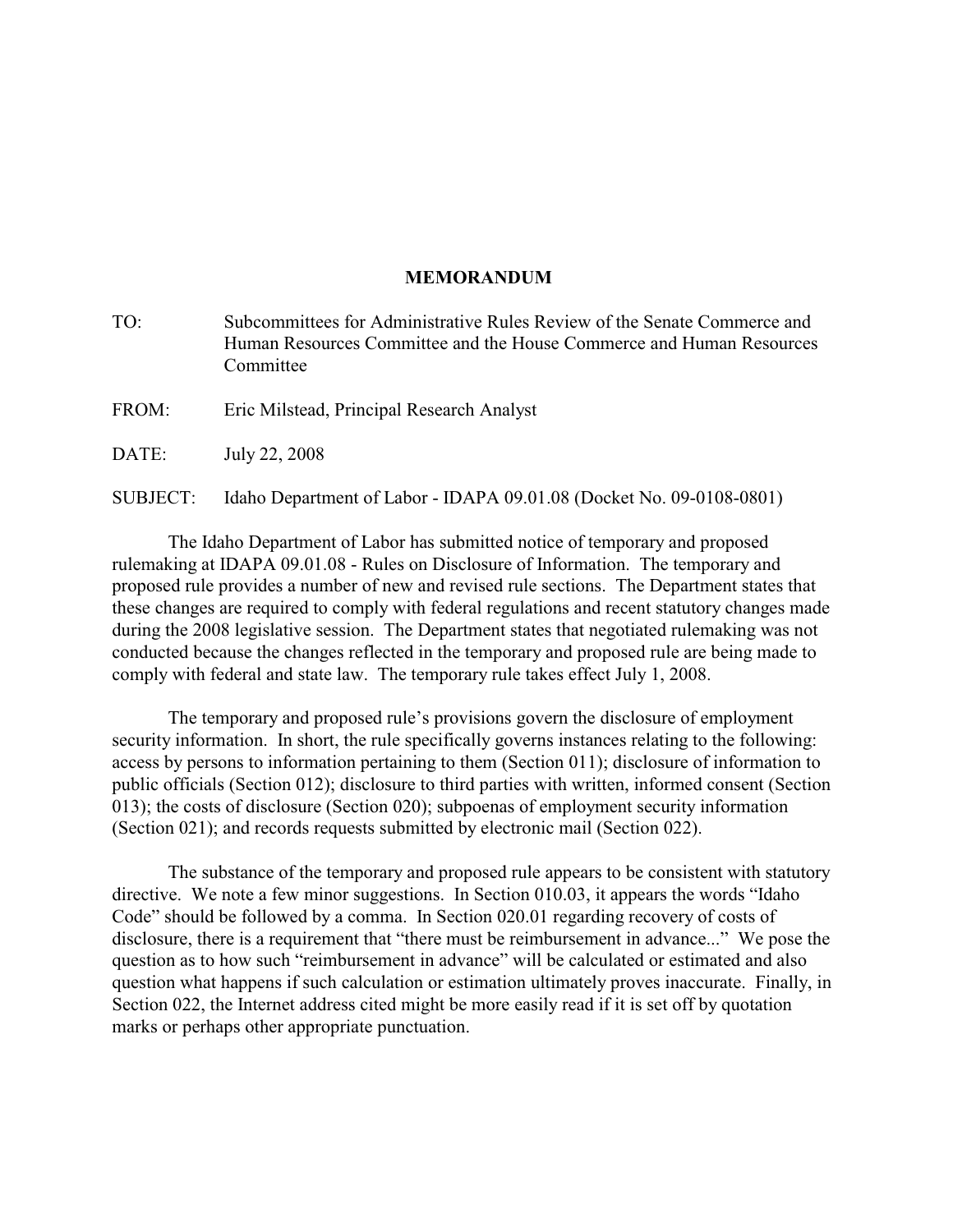Aside from the minor observations and questions we posed, the rule appears to be within the authority of the Department pursuant to section 72-133 and 72-1342.

cc: Roger B. Madsen, Director, Idaho Department of Labor Bob Fick, Communications and Legislative Liaison, Idaho Department of Labor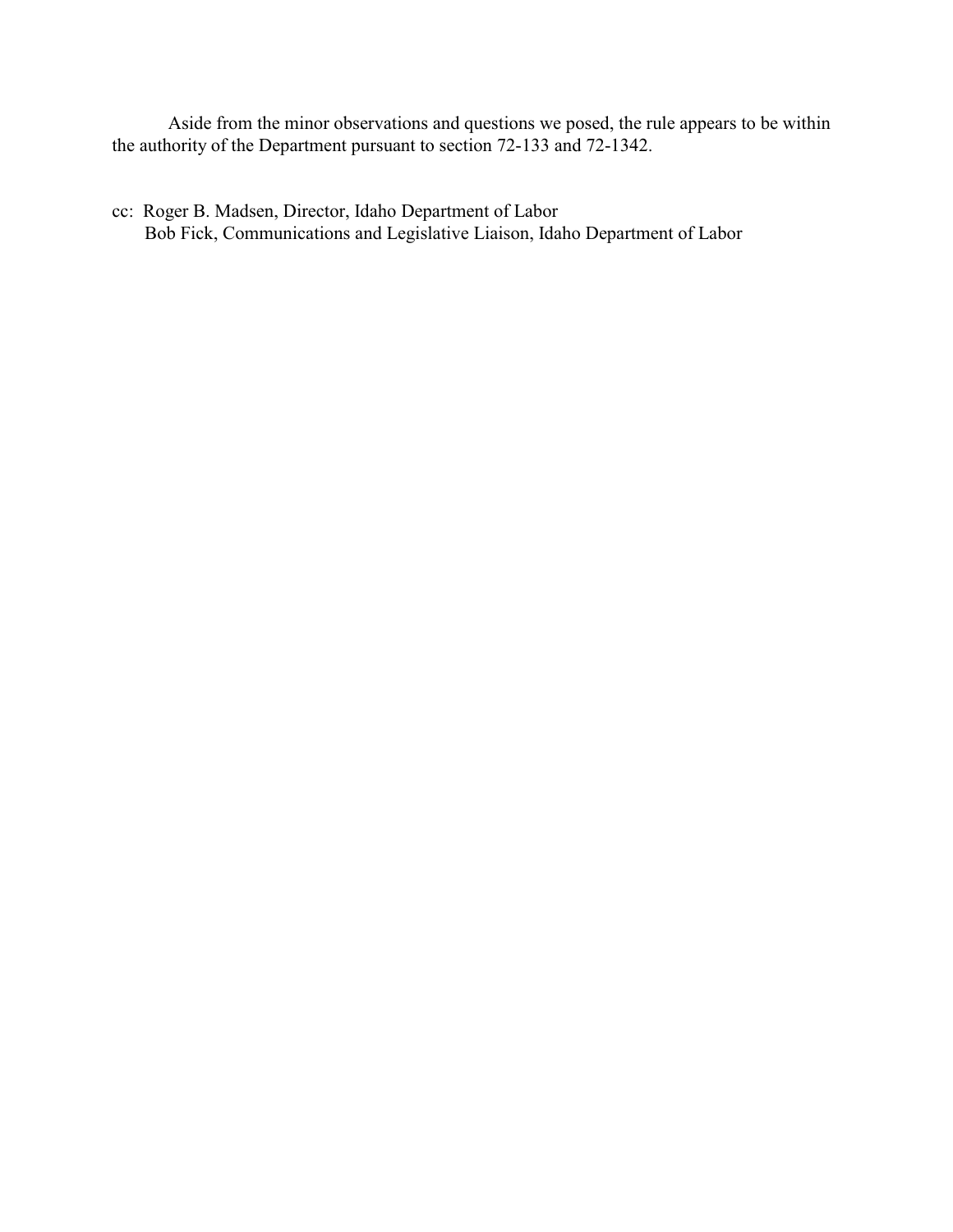# **IDAPA 09 - DEPARTMENT OF LABOR**

## **09.01.08 - RULES ON DISCLOSURE OF INFORMATION**

## **DOCKET NO. 09-0108-0801**

## **NOTICE OF RULEMAKING - TEMPORARY AND PROPOSED RULE**

**EFFECTIVE DATE:** The effective date of the temporary rule is July 1, 2008.

**AUTHORITY:** In compliance with Sections 67-5221(1) and 67-5226, Idaho Code, notice is hereby given that this agency has adopted a temporary rule, and proposed rulemaking procedures have been initiated. The action is authorized pursuant to Sections 72-1333 and 72-1342, Idaho Code, and Sections 9-340C, 72-1342, 72-1372, 72-1374, Idaho Code and Federal Code 20 CFR part 603.

**PUBLIC HEARING SCHEDULE:** Public hearing(s) concerning this rulemaking will be scheduled if requested in writing by twenty-five (25) persons, a political subdivision, or an agency, not later than August 20, 2008.

The hearing site(s) will be accessible to persons with disabilities. Requests for accommodation must be made not later than five (5) days prior to the hearing, to the agency address below.

**DESCRIPTIVE SUMMARY:** The following is the required finding and concise statement of its supporting reasons for adopting a temporary rule and a nontechnical explanation of the substance and purpose of the proposed rulemaking:

IDAPA 09.01.08 is being changed to add required sections, provide for public inspection of records, make changes to definitions and provide for access to information by individuals, employers, agents, attorneys and elected officials.

**TEMPORARY RULE JUSTIFICATION:** Pursuant to Section 67-5226(1), Idaho Code, the Governor has found that temporary adoption of the rule is appropriate for the following reasons: Compliance with deadlines in federal regulation.

**FEE SUMMARY:** Pursuant to Section 67-5226(2), the Governor has found that the fee or charge being imposed or increased is justified and necessary to avoid immediate danger and the fee is described herein:

20 CFR 603.8 requires the Department to charge persons requesting Employment Security information for the actual costs of disclosures that are not for Employment Security purposes. No costs will be charged for de minimis requests. The Department's failure to comply with the requirements of 20 CFR part 603 would cause the loss of federal funding for Idaho's Unemployment Insurance program.

**FISCAL IMPACT:** The following is a specific description, if applicable, of any negative fiscal impact on the state general fund greater than ten thousand dollars (\$10,000) during the fiscal year:

There will be no impact on the general fund as a result of this rule change.

**NEGOTIATED RULEMAKING:** Pursuant to IDAPA 04.11.01.811, negotiated rulemaking was not conducted because the rule is being changed to comply with federal regulations and a recent statutory change during the 2008 legislative session.

**ASSISTANCE ON TECHNICAL QUESTIONS, SUBMISSION OF WRITTEN COMMENTS:** For assistance on technical questions concerning the temporary and proposed rule, contact Bob Fick, Communications & Legislative Liaison, 332-3570 ext. 3628.

Anyone may submit written comments regarding the proposed rulemaking. All written comments must be directed to the undersigned and must be delivered on or before August 27, 2008.

DATED this 3rd of July, 2008.

**Idaho Administrative Bulletin Page 41 August 6, 2008 - Vol. 08-8**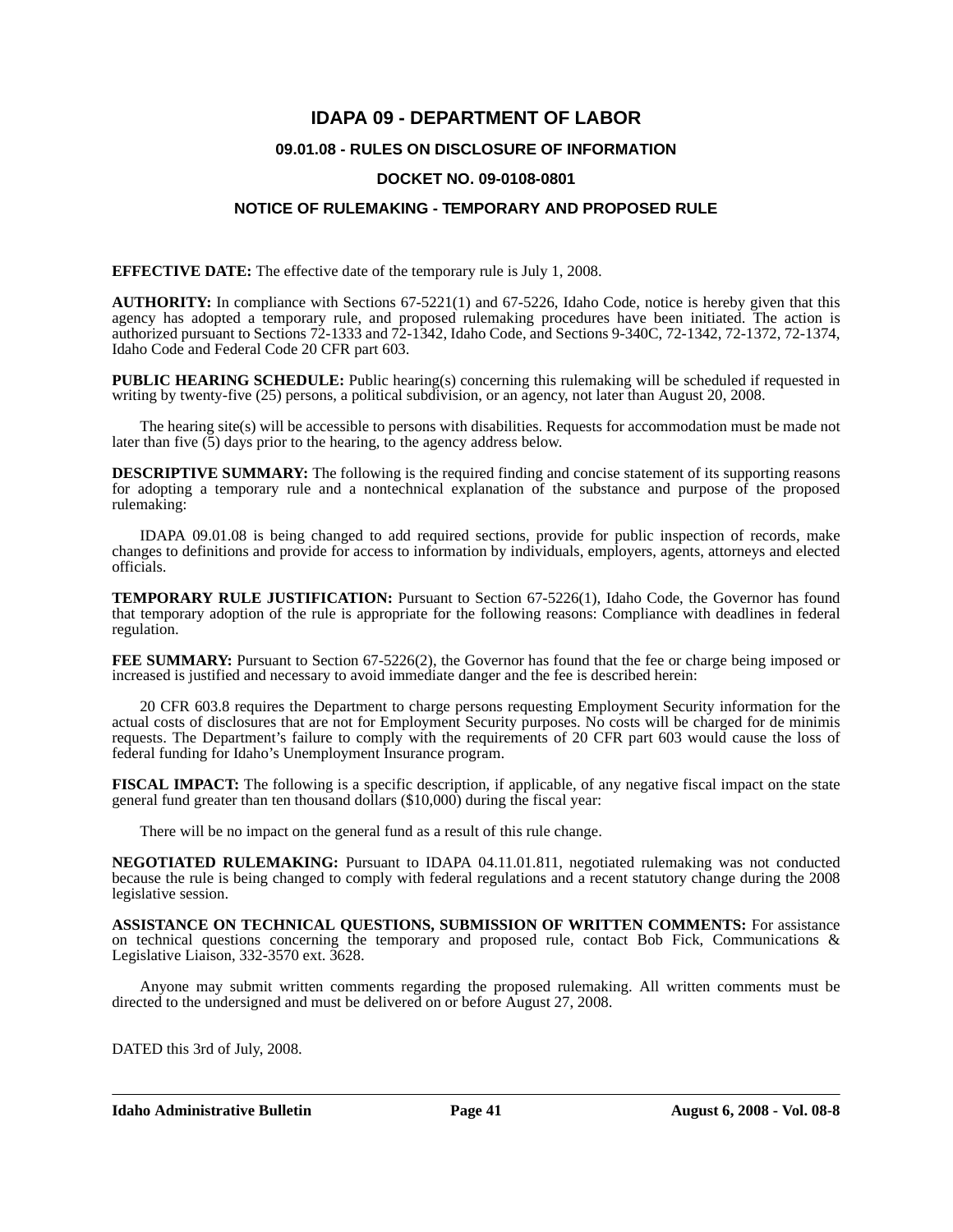Bob Fick Communications & Legislative Liaison Department of Labor 317 W. Main St., Boise, ID 83735 Phone 332-3570 ext. 3628 Fax 334-6455

## **THE FOLLOWING IS THE TEXT OF DOCKET NO. 09-0108-0801**

#### **IDAPA 09 TITLE 01 CHAPTER 08**

## **09.01.08 - RULES ON DISCLOSURE OF EMPLOYMENT SECURITY INFORMATION**

## **000. LEGAL AUTHORITY.**

These rules are promulgated under the legal authority of Sections 72-1333 and 72-1342, Idaho Code. (7-1-08)T

## **001. TITLE AND SCOPE.**

**Title**. These rules shall be cited as IDAPA 09.01.08, "Rules on Disclosure of Employment Security (7-1-08) Information."

**02. Scope**. These rules address disclosure of employment security information, as defined in Section 9- 340C(7), Idaho Code, by the Idaho Department of Labor. These rules comply with the requirements of 20 CFR Part 603, "Confidentiality and Disclosure of State Unemployment Compensation Information," as well as the Idaho Public Records Act, Chapter 3, Title 9, Idaho Code.

### **002. WRITTEN INTERPRETATIONS.**

Explanations for rule changes are available for public inspection at the Idaho Department of Labor, 317 W. Main Street. Boise. Idaho 83735. (7-1-08) Street, Boise, Idaho 83735.

## **003. ADMINISTRATIVE APPEALS.**

There is no administrative appeal under these rules. Appeals of denials of requests for Department records are governed by the provisions of the Idaho Public Records Act, Chapter 3, Title 9, Idaho Code. (7-1-08)T

## **004. INCORPORATION BY REFERENCE.**

There are no documents that have been incorporated by reference into this rule. (7-1-08)T

# **005. OFFICE - OFFICE HOURS - MAILING ADDRESS AND STREET ADDRESS.**

The principle place of business of the Department of Labor is in Boise, Idaho. (7-1-08)T

**01. Address and Hours**. The mailing address is: Department of Labor, 317 W. Main St., Boise, Idaho 8373. and is open from 8:00 a.m. to 5:00 p.m., except Saturday, Sunday and legal holidays. (7-1-08)T

**02. Mailing Address**. The office is located at 317 W. Main St., Boise, Idaho, 83735. (7-1-08)T

**03. Telephone**. The telephone of the office is (208) 332-3570. The facsimile number of the office is  $(208)$  334-6455. (7-1-08)T

**Idaho Administrative Bulletin Page 42 August 6, 2008 - Vol. 08-8**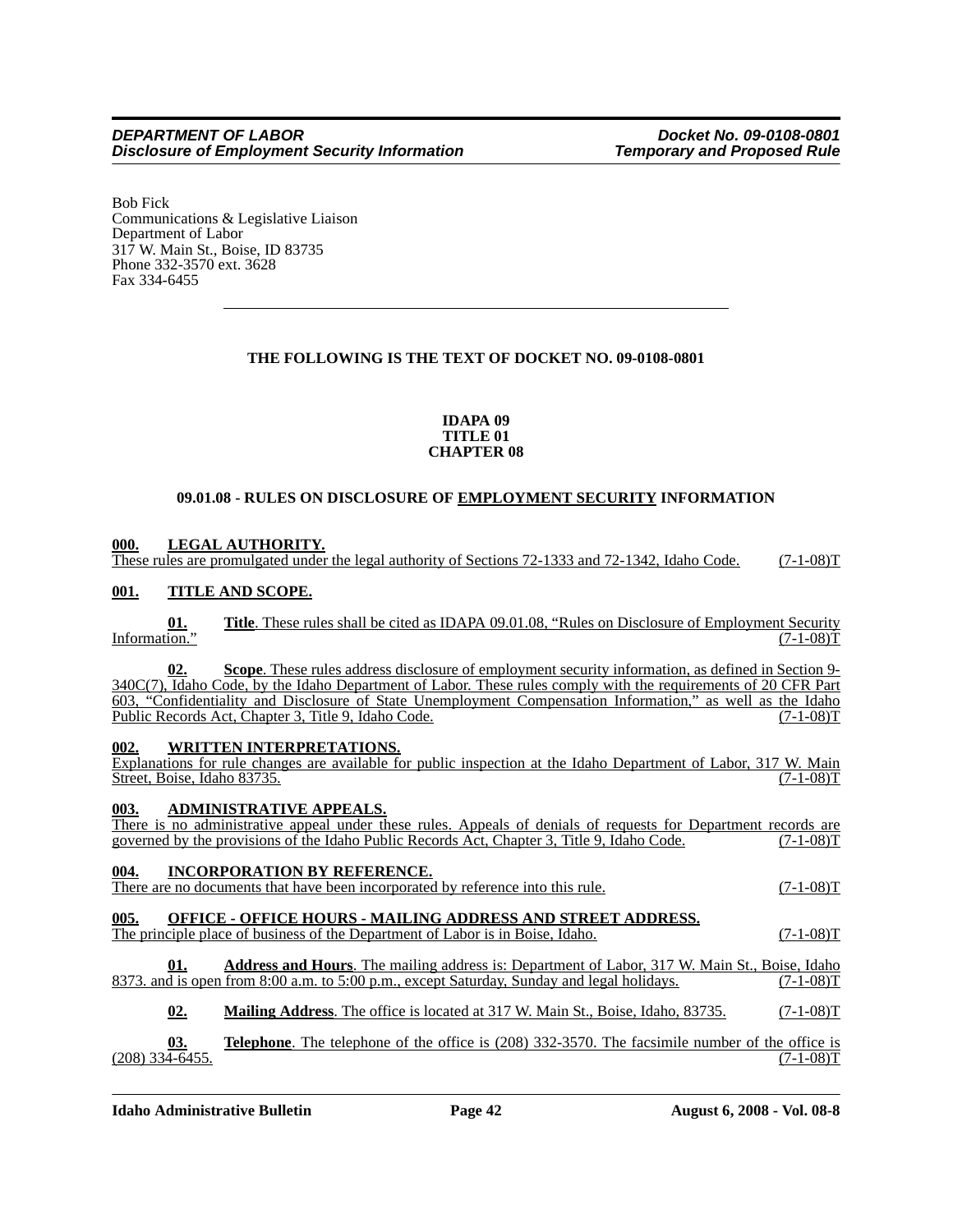#### **006. PUBLIC RECORDS ACT COMPLIANCE.**

The rules contained herein have been promulgated according to the provisions of Title 67, Chapter 52, Idaho Code, and are public records. (7-1-08) and are public records.

#### **00***0***7. -- 009. (RESERVED).**

#### **010.** *PUBLIC EMPLOYEE* **DEFIN***ED***ITIONS.**

These terms shall have the following meanings when used in these rules, in interpretations, in forms, and in other official documents issued by the Idaho Department of Labor. (7-1-08)T

**<u>Agent</u>**. One who acts for or in the place of an individual or employer by the authority of that lover. (7-1-08) individual or employer.

**02. Payment in Advance**. Full payment of all costs before or at the time that employment security ion is disclosed to a recipient. (7-1-08)  $information$  is disclosed to a recipient.

**03. Public Official**. For the purpose of employment security disclosure of information to public *employees* officials in the performance of *their public* official duties, in accordance with Section 72-1342, Idaho Code "public *employee* official" is defined as *a person employed in the civil service of the* an official, agency, or public entity within the executive branch of federal *government*, *a* state, or local government, or an agent or contractor thereof, who or which has responsibility for administering or enforcing a law, including research related to the law being administered, or *a political subdivision thereof* an elected official in federal, state, or local government. *Reference Section 72-1342, Idaho Code.* 

#### **011. ACCESS BY PERSONS TO INFORMATION PERTAINING TO THEM.**

**01. Individual or Employer**. Individuals or employers may access employment security information pertaining to them, subject to the procedures and restrictions contained in the Idaho Public Records Act, Chapter 3, Title 9, Idaho Code, and the reimbursement provisions in Section 020 of these rules. Unless the disclosure is for the purposes of the Employment Security Law, Chapter 13, Title 72, Idaho Code, the Department will not comply with requests for disclosure of records to an individual or employer on an ongoing basis, and only existing records in the Department's custody as of the date of receipt of the request will be disclosed, not records that may be created in the  $f$ uture.  $(7-1-08)$ T

**02. Attorney**. An attorney representing a party for the purposes of the Employment Security Law need only submit a letter on letterhead to the Department confirming the attorney's representation of the party, for an Employment Security Law purpose, to access any employment security information that would be available to the attorney's client. If the attorney is not representing the client for the purposes of the Employment Security Law, the attorney must provide an informed consent release, in the same manner and with the same restrictions as an agent in Subsection 011.04 of these rules, in order to access any employment security information that would be available to  $\frac{\text{the client.}}{\text{(7-1-08)}}$ 

**03. Elected Official**. An elected official performing constituent services who requests employment security information on behalf of an individual or employer may access any employment security information related to the inquiry that would be available to the constituent if the elected official presents reasonable evidence that the constituent has authorized the disclosure. Such reasonable evidence may include a letter or written record of a telephone request for assistance from the constituent. (7-1-08)T

**04. Agent**. An agent of an individual or employer must provide an informed consent release that meets the requirements of Subsection 013.01 of these rules in order to access any employment security information that would be available to the individual or employer. If the disclosure is for the purposes of the Employment Security Law and it is impossible or impracticable to obtain an informed consent release, the agent must provide clear and convincing evidence, as determined by the Department, that the agent is authorized to act on behalf of the individual or employer in order to access any employment security information that would be available to the individual or employer. Unless the disclosure is for the purposes of the Employment Security Law, the Department will not comply with requests for disclosure of records to an agent on an ongoing basis, and only existing records in the Department's

**Idaho Administrative Bulletin Page 43 August 6, 2008 - Vol. 08-8**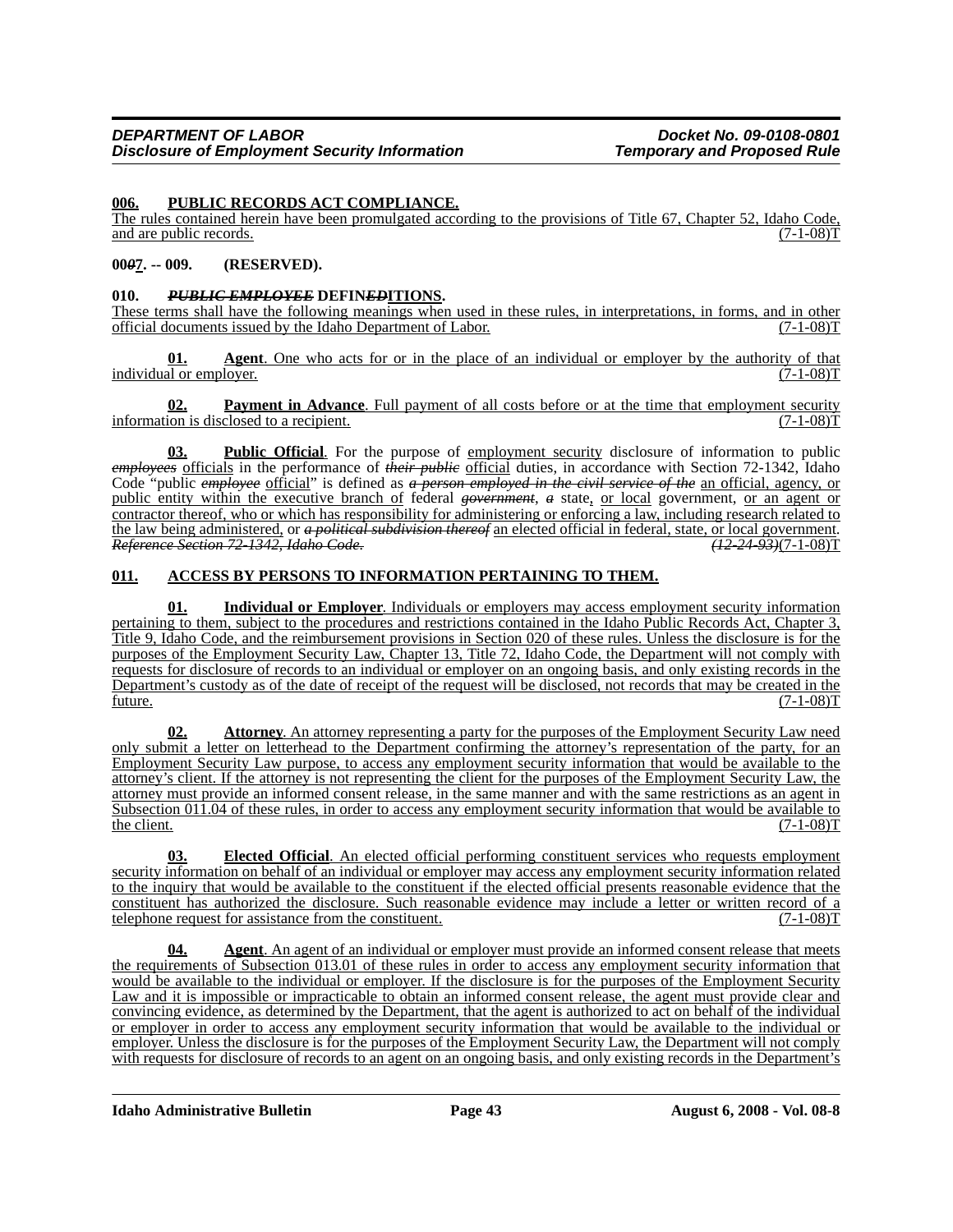### *DEPARTMENT OF LABOR Docket No. 09-0108-0801 Disclosure of Employment Security Information*

custody as of the date of receipt of the request will be disclosed pursuant to the informed consent release, not records that may be created in the future.

#### **01***1***2. DISCLOSURE TO PUBLIC** *EMPLOYEE ACCESS TO INFORMATION* **OFFICIALS.**

Employment security *I*information *obtained from any employer or individual pursuant to the administration of Idaho's Employment Security Law which reveals the individual's or the employer's identity in any manner* may be *released* disclosed by the director or *his or her* the director's authorized representative to the following public *employees* officials or to an agent or contractor of the following *agencies only* public officials, for use in the performance of official duties: *(12-1-93)*(7-1-08)T

**01. Required by Federal Law**. Any public agency to whom the  $dD$ epartment is required by federal sclose information<sub>r</sub>, under the terms and restrictions required by federal law;  $(5-25-94)(7-1-08)T$ law to disclose information., under the terms and restrictions required by federal law;

**Reciprocal Disclosures**. Any public agency where reciprocal disclosures from such agency to the *d*Department will reasonably assist in the collection of contributions and payments in lieu of contributions.

*(5-25-94)*(7-1-08)T

**03.** Of Benefit to Department. Any public agency to whom disclosure of  $dD$ epartment information would be consistent with the mission of the *d*Department or of benefit to the *d*Department, as determined by the director. *(5-25-94)*(7-1-08)T

**04. Written Agreement**. Any release of information to *the foregoing* public *employees* officials under Subsections 012.02 and 012.03, of these rules, must be made pursuant to a written *contract or a letter of* agreement signed by both the director of the requesting agency or *his or her* the director's authorized representative and the director of the Department *of Employment*. If an agent or contractor is to obtain or access information on behalf of a requesting agency, the director of the requesting agency or the director's authorized representative must sign the agreement and the requesting agency will be held responsible for ensuring that the agent or contractor complies with all security requirements of the agreement. *Reference Section 72-1342, Idaho Code. (12-1-93)*(7-1-08)T

**05.** *Agency Subpoena. Information may be supplied to a public employee in response to and after service of a public agency subpoena that is reasonable in nature and scope. This provision does not apply to subpoenas served on behalf of private parties to civil or criminal proceedings to which the Department is not a party.* **Terms and Conditions of Written Agreement**. The interagency agreement must contain the following provisions: *(5-25-94)*(7-1-08)T

**a.** A description of the specific information to be furnished by the Department and the purpose(s) for e information is sought and will be used; which the information is sought and will be used;

**b.** A statement that those who request or receive information under the agreement will be limited to those individuals, identified by name and/or job title, with a need to access it for the purpose(s) specified in the  $\frac{\text{agreement:}}{\text{ggreenent:}}$ 

**c.** The methods and timing, if the disclosure is to be made more than once, including the format to be  $(7-1-08)T$  $\frac{\text{used}}{\text{1}}$  (7-1-08)T

**d.** Provisions for the timely payment of the Department's billed costs as required by Subsection 020.02 of these rules, including the Department's costs of performing on-site inspections to ensure compliance with State and Federal law and the requirements of the agreement; (7-1-08)T

**e.** Provisions for safeguarding the information disclosed, including the following requirements:  $(7-1-08)T$ 

i. Recipient will use the information only for purposes authorized by law and specified in the  $\frac{1}{2}$  agreement; (7-1-08)T

ii. Recipient will store the information in a place physically secure from access by unauthorized persons;  $(7-1-08)T$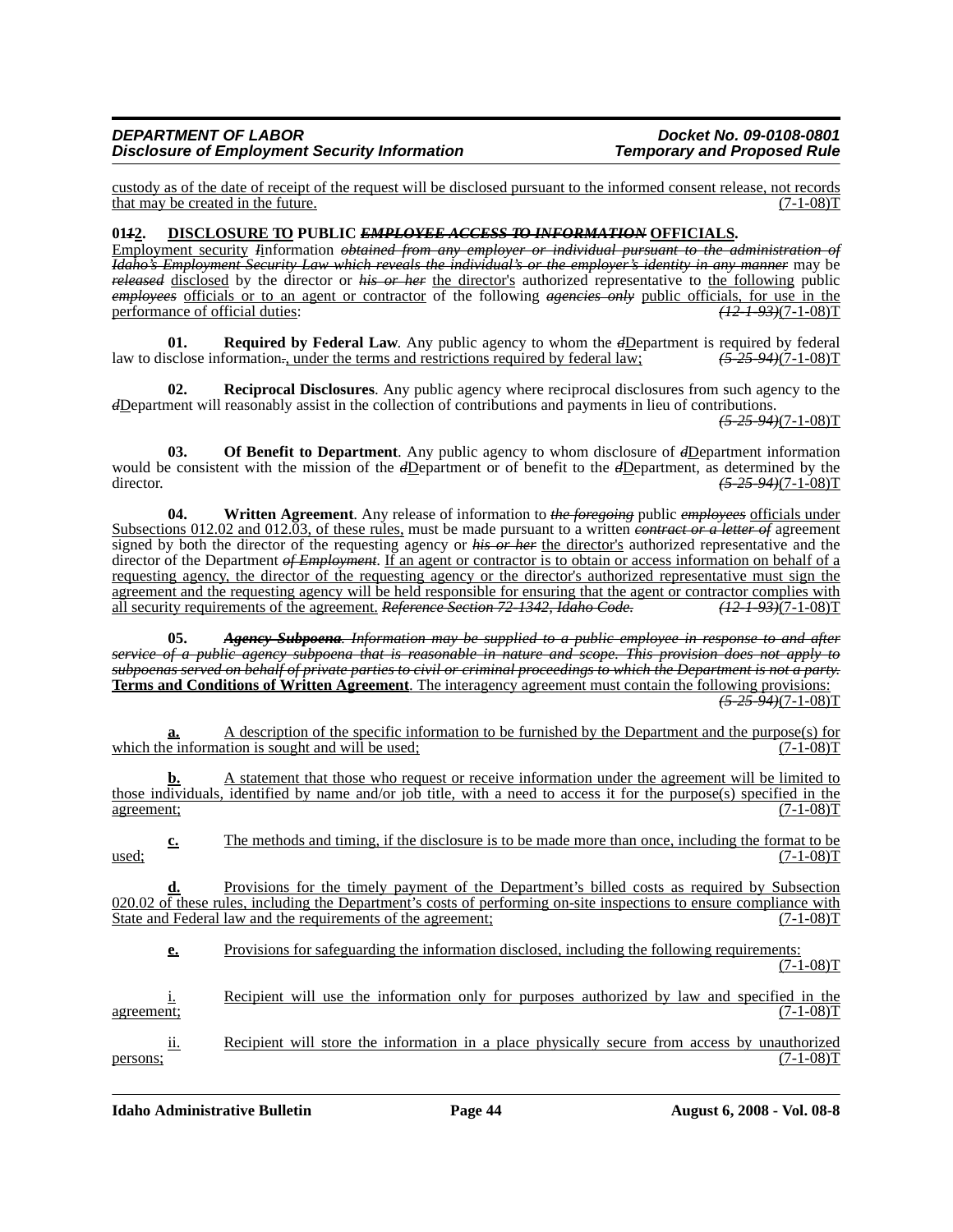iii. Recipient will store and process the information maintained in electronic format in such a way that unauthorized persons cannot obtain the information by any means; (7-1-08)T

 $\underline{iv}$ . Recipient will undertake precautions to ensure that only authorized personnel are given access to mation stored in computer systems; the information stored in computer systems;

v. Recipient will instruct all personnel having access to the information about the confidentiality requirements in the agreement and the civil and criminal penalties in Sections 72-1372 and 72-1374, Idaho Code, for unauthorized disclosure of the information, sign an acknowledgment that this has been done and stating that all personnel will adhere to the confidentiality requirements, and fully and promptly report to the Department any breach of the confidentiality requirements;<br>(7-1-08) of the confidentiality requirements;

Recipient will dispose of the information and any copies made by the requesting agency or its agent or contractor after the purpose(s) of the disclosure has been served, except for information possessed by any court, by destroying the information or returning it to the Department, as directed by the Department, and will not retain the information with personal identifiers for any longer period of time than the Department deems appropriate; and

 $(7-1-08)T$ 

<u>vii.</u> Recipient will redisclose the information only as provided in the agreement or as required by State al law.  $(7-1-08)T$ or Federal law.

**f.** Provisions for on-site inspections of the requesting agency and/or its agent or contractor by the Department to ensure compliance with State and Federal law and the requirements of the agreement; (7-1-08)T

Provisions for the immediate suspension of the agreement, including disclosures being processed, if the Department determines that the requesting agency or its agent or contractor is not adhering to the requirements of the agreement, including timely payment of the Department's billed costs, and that further disclosures will not occur until the Department is satisfied that corrective action has been taken and there will be no further breach;

 $(7-1-08)T$ 

**h.** Provisions for the termination of the agreement if, after a breach of the agreement, prompt and satisfactory corrective action is not taken, and for the immediate surrender to the Department of all employment security information, including copies in any form, obtained under the agreement by the requesting agency and/or its agent or contactor; and  $(7-1-08)T$ agent or contactor; and

**i.** Provisions for the Department to take any remedial action permitted under State or Federal law to enforce the agreement, including seeking damages, penalties, restitution, and attorneys fees and costs incurred by the Department for the pursuit of any breaches of the agreement and required enforcement. (7-1-08)T

**Exception for Certain Federal Agencies**. These requirements do not apply to disclosures of employment security information to a Federal agency which the U.S. Department of Labor has determined, by notice in the Federal Register, to have in place safeguards adequate to satisfy the confidentiality requirement of Section  $303(a)(1)$  of the Social Security Act, and an appropriate method of paying or reimbursing the Department for any costs involved in such disclosures. (7-1-08)T

**0***6***7.** *Threat to* **Safety Concerns**. Employment security *I*information may be *supplied* disclosed to a public *employee of an agency* official contacted for assistance when the safety of Department staff or property *has been threatened* may be at risk. Such disclosures are considered necessary for the proper administration of programs under the Employment Security Law and may be made without a written agreement or a subpoena from the public official.<br>  $(5-25-94)(7-1-08)T$ official. *(5-25-94)*(7-1-08)T

### **013. DISCLOSURE TO THIRD PARTIES WITH WRITTEN, INFORMED CONSENT.**

A person may agree, through written, informed consent, to allow a third party to obtain employment security information pertaining to the person from the Department, subject to the following terms and conditions: (7-1-08)T

## **01. Informed Consent Release**. (7-1-08)T

**Idaho Administrative Bulletin Page 45 August 6, 2008 - Vol. 08-8**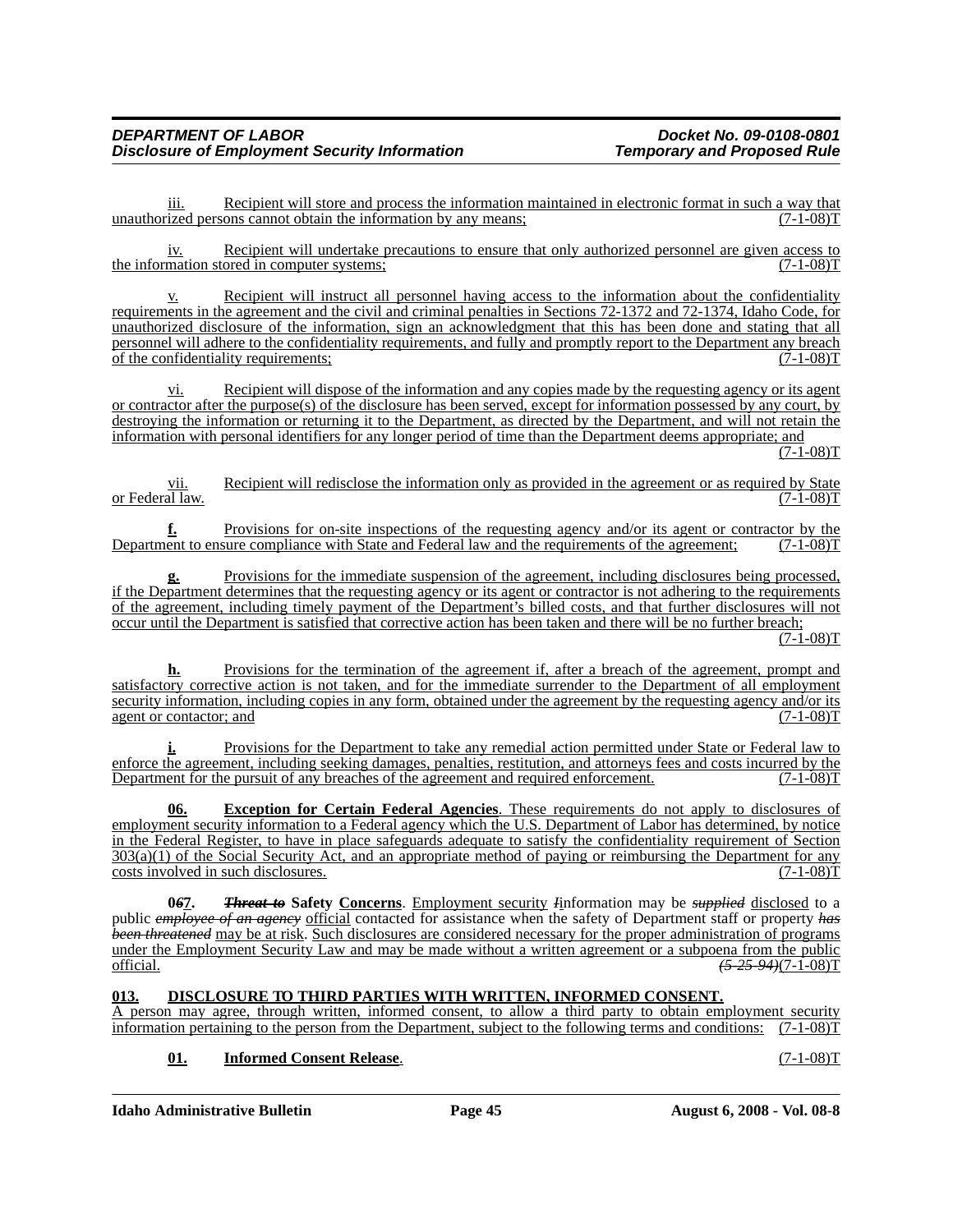|                           | a.                         | An informed consent release must be signed by the person providing informed consent and dated<br>within one $(1)$ year of the date of the request for access to the records.                                                                                                                                                                                                                                                                                                                                                                                             | $(7-1-08)T$      |
|---------------------------|----------------------------|--------------------------------------------------------------------------------------------------------------------------------------------------------------------------------------------------------------------------------------------------------------------------------------------------------------------------------------------------------------------------------------------------------------------------------------------------------------------------------------------------------------------------------------------------------------------------|------------------|
|                           | <u>b.</u>                  | In the document, the person providing informed consent must:                                                                                                                                                                                                                                                                                                                                                                                                                                                                                                             | $(7-1-08)T$      |
| i.                        |                            | Specifically identify the records to be disclosed;                                                                                                                                                                                                                                                                                                                                                                                                                                                                                                                       | $(7-1-08)T$      |
|                           | ii.                        | Acknowledge that Department files will be accessed to obtain the records;                                                                                                                                                                                                                                                                                                                                                                                                                                                                                                | $(7-1-08)T$      |
|                           | iii.                       | List all third parties who are authorized to access the person's information; and                                                                                                                                                                                                                                                                                                                                                                                                                                                                                        | $(7-1-08)T$      |
|                           | 1V.                        | Indicate the specific purpose(s) of the disclosure and state that the records will be used only for the<br>specified purpose(s). If the disclosure is not for the purposes of the Employment Security Law, Chapter 13, Title 72,<br>Idaho Code, the purpose(s) specified must be either to provide a service or benefit to the person providing informed<br>consent that the person expects to receive as a result of providing informed consent or to carry out the administration<br>or evaluation of a public program to which the informed consent release pertains. | $(7-1-08)T$      |
|                           | c.                         | Unless the disclosure is for the purposes of the Employment Security Law, the Department will not<br>comply with requests for disclosure of records to a third party on an ongoing basis, and only existing records in the<br>Department's custody as of the date of receipt of the request will be disclosed pursuant to the informed consent<br>release, not records that may be created in the future.                                                                                                                                                                | $(7-1-08)T$      |
|                           | 02.                        | <b>Agreement by Third Party.</b> Before the Department will disclose employment security<br>information to a third party pursuant to an informed consent release, the third party must sign an agreement<br>containing the following provisions:                                                                                                                                                                                                                                                                                                                         | $(7 - 1 - 08)$ T |
|                           | а.                         | A description of the specific information to be furnished by the Department and the purpose(s) for<br>which the information is sought and will be used, as specified in the informed consent release;                                                                                                                                                                                                                                                                                                                                                                    | $(7-1-08)T$      |
| release;                  |                            | A statement that those who request or receive information under the agreement will be limited to<br>those individuals, identified by name, with a need to access it for the purpose(s) specified in the informed consent                                                                                                                                                                                                                                                                                                                                                 | $(7-1-08)T$      |
|                           | $\underline{\mathbf{c}}$ . | The method for the disclosure, including the format to be used;                                                                                                                                                                                                                                                                                                                                                                                                                                                                                                          | $(7-1-08)T$      |
|                           | d.                         | Provisions for the payment of the Department's costs of disclosure as required by Subsection<br>020.02 of these rules, including the Department's costs of performing audits to ensure compliance with State and<br>Federal law and the requirements of the agreement;                                                                                                                                                                                                                                                                                                   | $(7-1-08)T$      |
|                           | $\underline{\mathbf{e}}$ . | Provisions for safeguarding the information disclosed, including the following requirements:                                                                                                                                                                                                                                                                                                                                                                                                                                                                             | $(7-1-08)T$      |
| informed consent release; |                            | Recipient will use the information only for purposes authorized by law and specified in the                                                                                                                                                                                                                                                                                                                                                                                                                                                                              | $(7-1-08)T$      |
| persons;                  | <u>ii.</u>                 | Recipient will store the information in a place physically secure from access by unauthorized                                                                                                                                                                                                                                                                                                                                                                                                                                                                            | $(7-1-08)T$      |
|                           | iii.                       | Recipient will store and process the information maintained in electronic format in such a way that<br>unauthorized persons cannot obtain the information by any means;                                                                                                                                                                                                                                                                                                                                                                                                  | $(7-1-08)T$      |
|                           | iv.                        | Recipient will undertake precautions to ensure that only authorized personnel are given access to<br>the information stored in computer systems;                                                                                                                                                                                                                                                                                                                                                                                                                         | $(7-1-08)T$      |
|                           | v.                         | Recipient will instruct all personnel having access to the information about the confidentiality<br>requirements in the agreement and the civil and criminal penalties in Sections 72-1372 and 72-1374, Idaho Code, for                                                                                                                                                                                                                                                                                                                                                  |                  |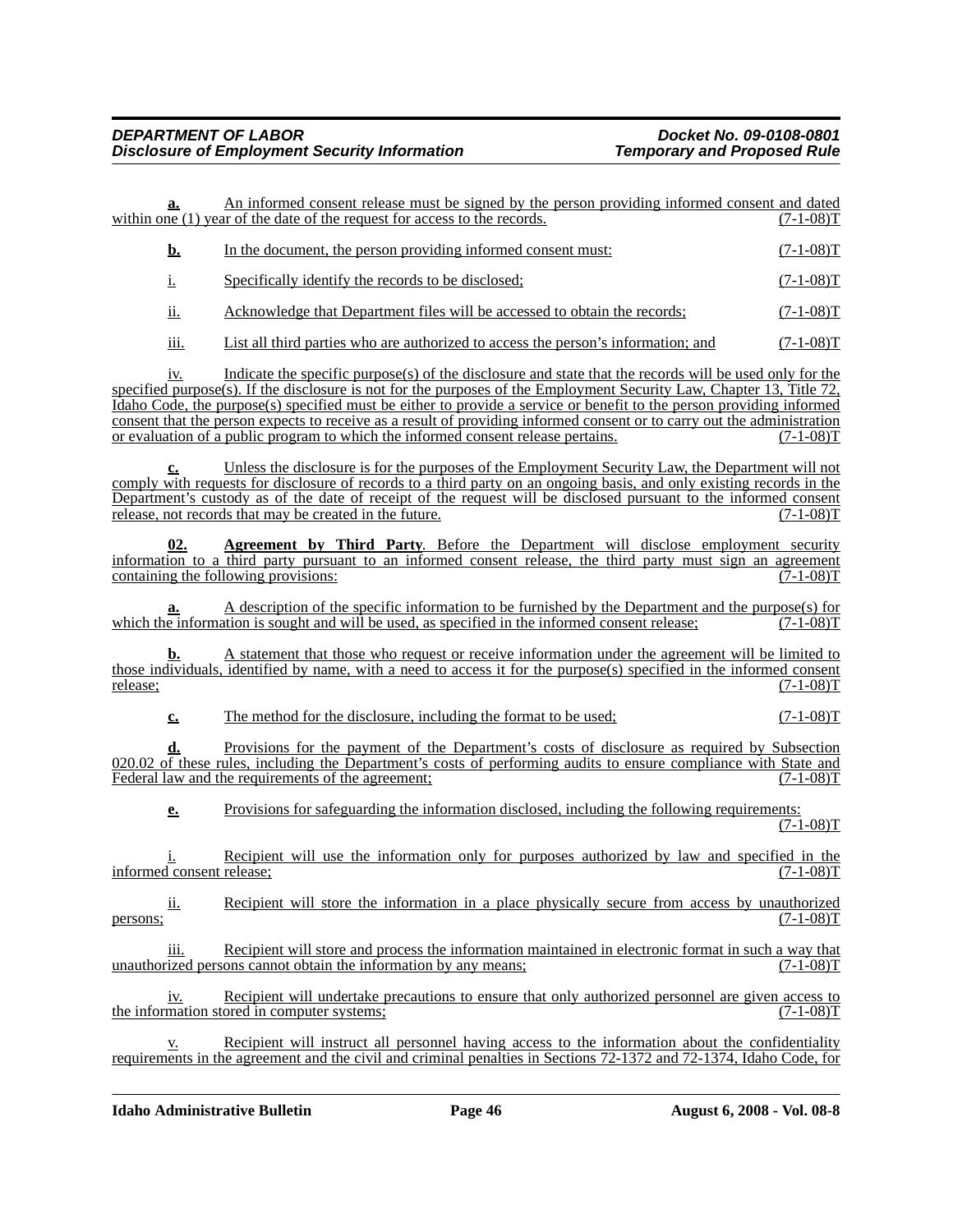## *DEPARTMENT OF LABOR Docket No. 09-0108-0801* **Disclosure of Employment Security Information**

unauthorized disclosure of the information, sign an acknowledgment that this has been done and stating that all personnel will adhere to the confidentiality requirements, and fully and promptly report to the Department any breach of the confidentiality requirements; (7-1-08)T

vi. Recipient will dispose of the information and any copies made by the recipient after the purpose(s) of the disclosure has been served, except for information possessed by any court, by destroying the information or returning it to the Department, as directed by the Department, and will not retain the information with personal<br>identifiers for any longer period of time than the Department deems appropriate; and (7-1-08) identifiers for any longer period of time than the Department deems appropriate; and

<u>vii.</u> Recipient will redisclose the information only as authorized under the informed consent release and urpose(s) specified in the release or as required by State or Federal law.  $(7-1-08)$ T for the purpose $(s)$  specified in the release or as required by State or Federal law.

**f.** Provisions for on-site audits of the recipient by the Department as the Department may deem necessary to ensure compliance with State and Federal law and the requirements of the agreement; (7-1-08)T

Provisions for the immediate suspension of the agreement if the Department determines that the hering to the requirements of the agreement;  $(7-1-08)$ T recipient is not adhering to the requirements of the agreement;

**h.** Provisions for the termination of the agreement if, after a breach of the agreement prompt and satisfactory corrective action is not taken, and for the immediate surrender to the Department of all employment security information, including copies in any form, obtained under the agreement by the recipient: (7-1-08) security information, including copies in any form, obtained under the agreement by the recipient;

**i.** An acknowledgment by the recipient that the agreement is governed by the laws of the State of Idaho, and that the civil and criminal penalties in Sections 72-1372 and 72-1374, Idaho Code, apply to any unauthorized disclosure of the information no matter where the unauthorized disclosure may occur; and (7-1-08)T unauthorized disclosure of the information no matter where the unauthorized disclosure may occur; and

**j.** Provisions for the Department to take any remedial action permitted under State or Federal law to enforce the agreement, including seeking damages, penalties, restitution, and attorneys fees and costs incurred by the Department for any breaches of the agreement and required enforcement. (7-1-08) Department for any breaches of the agreement and required enforcement.

**03. Department's Right to Audit**. After a third party receives employment security information pursuant to an informed consent release, the Department may perform an on-site audit of the third party to ensure that the information is not being used for any unauthorized purpose. (7-1-08)T

## **014. -- 019. (RESERVED).**

### **020. COSTS OF DISCLOSURE.**

Unless the disclosure of employment security information is for the purposes of the Employment Security Law, Chapter 13, Title 72, Idaho Code, the party requesting the disclosure must reimburse the Department's costs of disclosure, including staff time and processing costs, as follows: (7-1-08) disclosure, including staff time and processing costs, as follows:

**Private Party**. If the requestor is not a public official, there must be reimbursement in advance to the Department unless the disclosure involves only an incidental amount of staff time and nominal processing costs.  $(7-1-08)T$ 

**02. Public Official**. If the requestor is a public official, reimbursement may be made in advance or by way of reimbursement, as determined by the director, unless the disclosure involves only an incidental amount of staff time and nominal processing costs or there is a reciprocal cost arrangement with the public official. The Department may enter into a reciprocal cost arrangement with a public official when the relative benefits received by each agency through information sharing are approximately equal.  $(7-1-08)$ each agency through information sharing are approximately equal.

### **021. SUBPOENAS OF EMPLOYMENT SECURITY INFORMATION.**

**01. Subpoena from Public Official**. Employment security information may be supplied to a public official with subpoena authority after the Department receives a subpoena that is reasonable in nature and scope from the public official. This provision does not apply to subpoenas served on behalf of private parties to civil or criminal proceedings to which the Department is not a party. (7-1-08)T